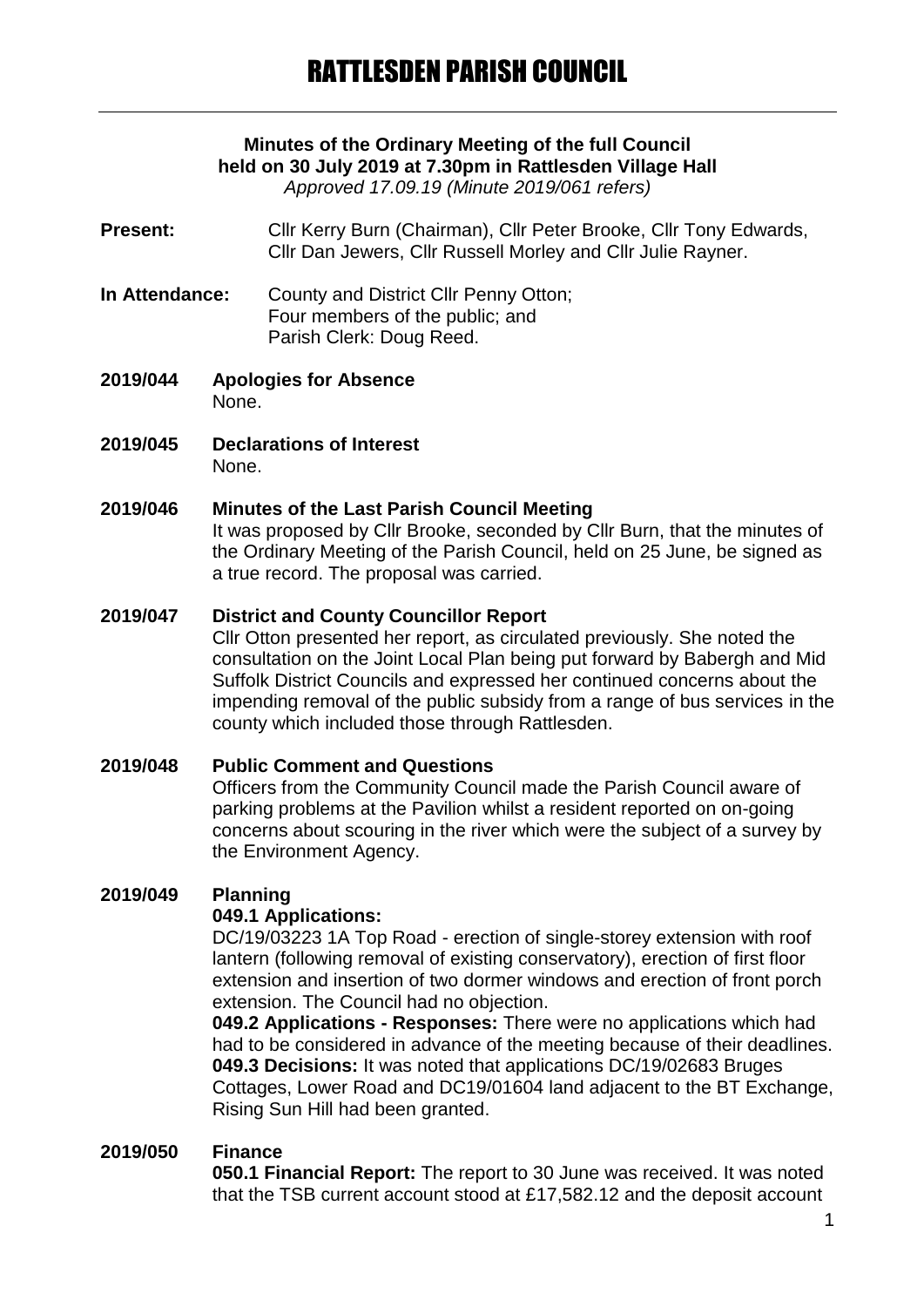at £13,595.88 further to which it was proposed by Cllr Burn, seconded by Cllr Morley, that the reconciliation be approved and duly signed. The proposal was carried.

**050.2 Payments and Income:** It was proposed by Cllr Morley, seconded by Cllr Rayner, that the schedule of payments be approved. The proposal was carried. The schedule comprised the following:

- Litter-picker: salary (July) £158.70;
- $\bullet$  Clerk: salary (July) £368.25;
- HMRC: PAYE (July) £92.00;
- Litter-picker: salary (August) £158.70;
- Clerk: salary (August) £368.25;
- HMRC: PAYE (August) £92.00;
- Mr Roger Heard: 447th Bomb Group Memorial grass-cutting £62.00 (Section 137 expenditure);
- The Felsham Gardeners: Cemetery grass-cutting £200.00;
- A.E.White Surfacing Ltd: kerbing to Birds Green £620.00 + £124.00 VAT;
- ◆ Mid Suffolk District Council: waste bin emptying service £430.00 + £86.00 VAT;
- Mid Suffolk District Council: uncontested election charge £104.78;
- Glasdon UK Ltd: one litter bin and one dog waste bin £135.42 + £27.08 VAT;
- Community Heartbeat Trust: defibrillator pads £45.00 + £9.00 VAT (Section 137 expenditure). and

Clerk: administrative expenses - £100.29.

Income received was duly noted as follows:

- TSB: business (deposit) account interest (July) £11.13;
- Mid Suffolk District Council: cleansing grant (April-June) £213.46; and
- ◆ Suffolk County Council: speeding device grant £3,000.00.

**050.3 Internal Audit 2018-2019:** Councillors were pleased to receive the report from the internal auditor and to accept the recommendations therein. Particular attention was paid to the matter of the Community Infrastructure Levy and the implications for the Council which would be considered further by the Finance and Development Working Group. Grateful thanks were extended to Mr Graham Reid for the very professional and authoritative work he had carried out on behalf of the Council.

**050.4 Kerbing - Cemetery Green:** Councillors reviewed correspondence from A.E.White Surfacing Ltd. It was acknowledged, albeit reluctantly, that the Council would have to fund the application to Suffolk Highways for the required road management measures needed to enable the work to be carried out. Accordingly, it was resolved that the contractor be asked to press ahead with the kerbing work at the earliest opportunity.

## **2019/051 Working Group Reports**

**051.1 Housing Development:** The Group had not met since the last Council meeting.

**051.2 Finance and Development:** The Group had not met since the last Council meeting.